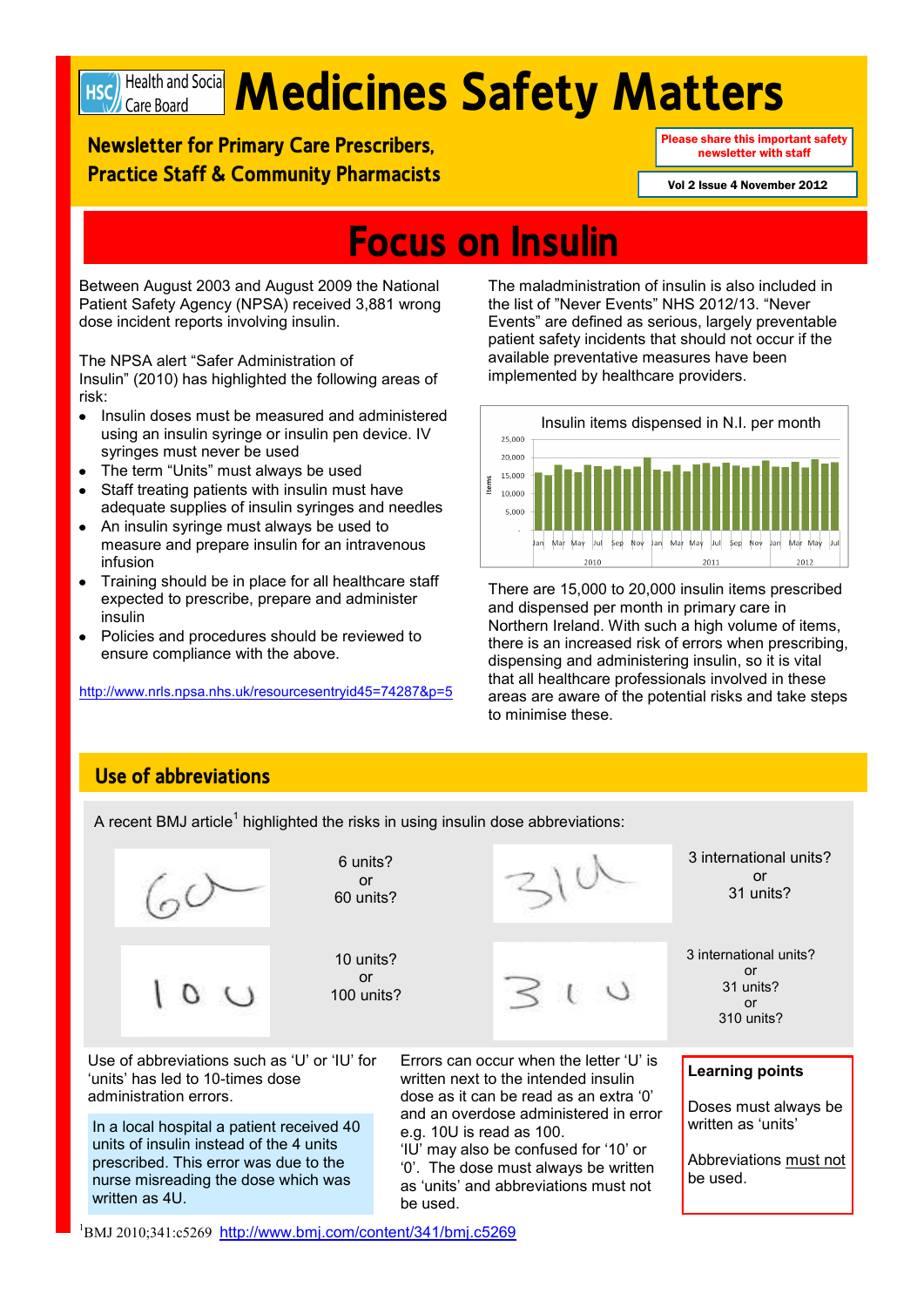## **Inappropriate use of non-insulin (IV) syringes**

Errors have occurred where patients have received an incorrect dose when the wrong syringe type was used.



A patient received 60 units of Actrapid® insulin (100units/ml) when 0.6mls was measured using an IV syringe instead of the correct dose of 6 units.

Insulin syringes have their markings based on units not volume, and have a capacity of 1ml or less. Intravenous syringes are marked in volume graduations.

Adequate supplies of insulin syringes and needles should be made available to all staff treating patients with insulin. Staff should also be aware of how to obtain urgent supplies.

#### **Learning points**

- Always use an insulin syringe or insulin  $\bullet$ pen device to measure insulin doses
- Never use an IV syringe
- Staff should be able to identify the differences between IV and insulin syringes
- Using individually wrapped sterile insulin syringes and separate storage areas will reduce the risk of mis-selection.

## **Similar sounding insulin products**

Since 2010 eleven adverse incidents have been reported to the HSCB where the wrong insulin has been dispensed, due to mix ups between products of similar sounding names. The most common errors have occurred with Humulin<sup>®</sup>/Humalog<sup>®</sup> and Actrapid<sup>®</sup>/ Novorapid<sup>®</sup>preparations.

Care must be taken when prescribing, dispensing and administering insulin that the correct product is chosen. Many insulin products have similar sounding names, strengths and packaging . It is important that the complete insulin name is used when prescribing or dispensing as product names can inadvertently be shortened e.g.. Humalog® Mix 25 has been incorrectly shortened to Humalog<sup>®</sup>

A check must always be carried out to ensure that the correct product and dose is chosen for the correct patient.

#### **Learning Points**

- Take care when prescribing, dispensing and administering insulin to ensure the correct insulin and device is chosen
- Prescribe by brand name to avoid confusion
- It is good practice for community pharmacies to have systems in place for double checking any insulin dispensed. It is also good practice to check with the patient what insulin they are using and to show them the pen/container and confirm that patient is expecting the product

## **Use of insulin devices**

Adverse incidents have been reported where the strength of the insulin is correct but the wrong type of device has been selected:

In one case the patient was partially sighted and was trained to use an Autopen<sup>®</sup> pen that dispensed one unit of insulin per "click" of the pen. However on one occasion they received the correct insulin but in an Autopen® device that administered 2 units per "click". They therefore received double the dose required.

In another case the wrong device was dispensed and the patient was unable to administer the dose required because the needles they had did not fit the pen.

Insulin pens can either be disposable and come pre-filled with an insulin cartridge, or pens which can be reused by replacing the cartridges which are pre-filled with insulin. These pens meter the required dose but training is required to ensure

the devices are used safely. Mis-operation of insulin pens may result in omitted or delayed doses or an incorrect dose being administered. It is also important to ensure that the insulin pen is read the correct way round as 12 units can look like 21 units if the pen is held upside down.

#### **Learning points**

- Staff involved in the administration of insulin using insulin pens, or patients prescribed these devices should be trained and be competent in the use of the device
- Patients should not be changed to a new device until they have received adequate training
- At point of dispensing it is good practice to show the insulin and device to the patient to confirm that they are correct.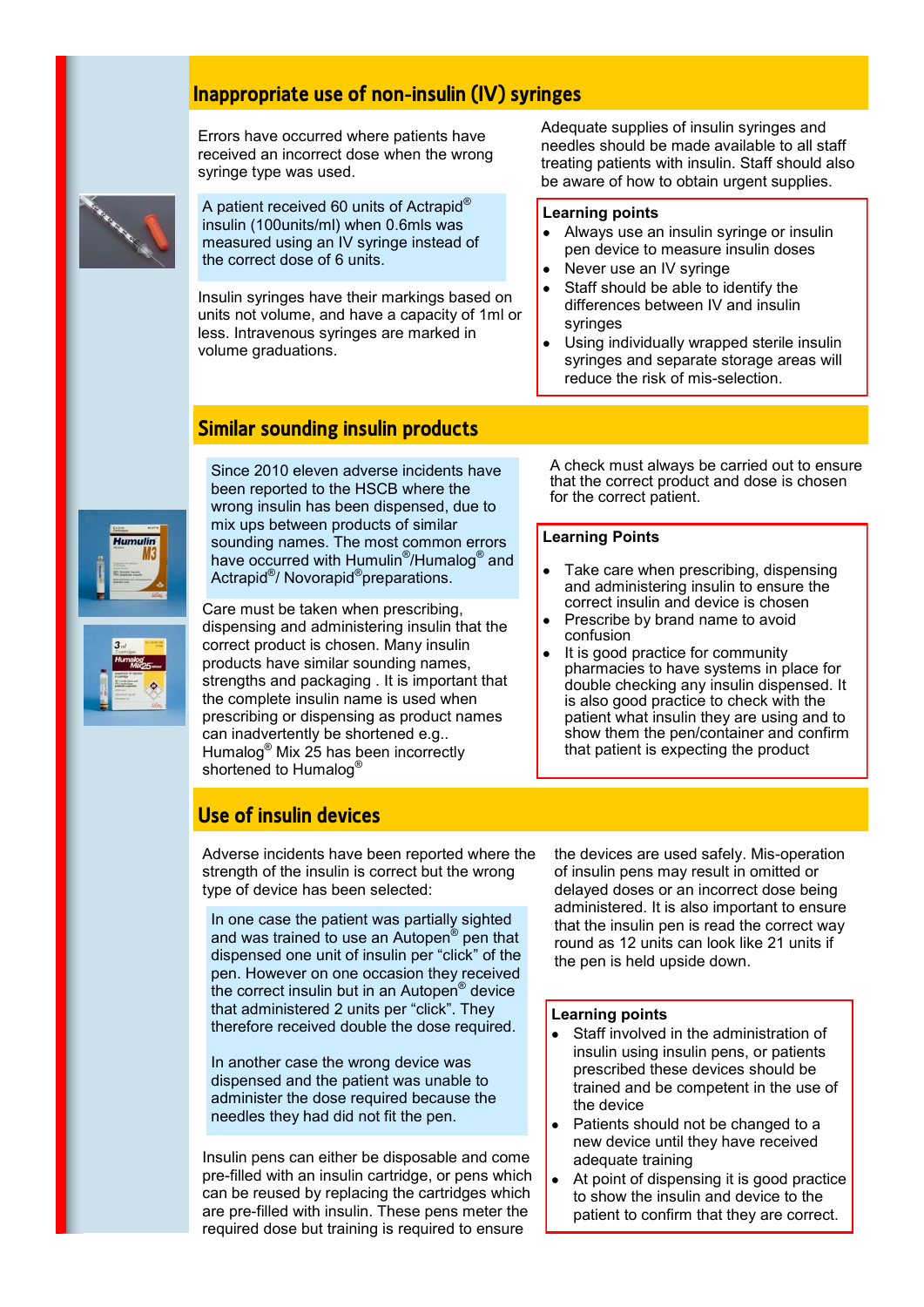### **Communication and recording**

Adverse incidents have been reported where the wrong type of insulin has been prescribed in primary care after a change was recommended by secondary care. It is vital that:

- Hospital letters or out-patient referrals are clear and are correctly transcribed into the patient record, any queries should be clarified with the hospital doctor prior to prescribing.
- Patients and carers are clear about the timing  $\bullet$ and doses of insulin that are prescribed
- Robust communication and recording systems must be in place and regularly reviewed to ensure doses are not duplicated or omitted.

Discussions with the patient are useful as they can often highlight a discrepancy and thus prevent an error occurring.

#### **Learning point**

It is important to have good policies and procedures for follow up of diabetic patients whether they are reviewed in primary care or at a diabetic clinic in secondary care.

#### **Training**

 $\bullet$ 

The NPSA alert "Safer Administration of Insulin" (2010) requires that a training programme should be put in place for all healthcare staff (including medical staff) expected to prescribe, prepare and administer insulin. Training resources are available from a number of sources e.g.

<http://www.diabetes.nhs.uk/safety/> Safe Use of insulin Safe Use of Intravenous Insulin Infusions in Adults Safe Use of Non-Insulin Therapies for Diabetes Safe Management of Hypoglycaemia



- $\bullet$ [www.npci.org.uk](http://www.npci.org.uk/) National Prescribing Centre, various resources relating to diabetes, insulin and risk management
- [www.nicpld.org](http://www.nicpld.org/) NICPLD workbook on Evidence- based Management of Diabetes

#### **Pharmacy Fridges—Promoting the safe use of insulin**

Good Practice Points:

- Community pharmacy fridges should be carefully stocked, not be overcrowded and should not contain inappropriate items such as food
- Similar looking or sounding products  $\bullet$ should be stored separately from each other or some form of a marker used to highlight these products, to reduce the chance of a selection error occurring
- Dispensed medicines waiting collection  $\bullet$ should be kept separate from stock
- Some pharmacies use clear plastic bags  $\bullet$ for dispensed insulin to facilitate a final check at point the of issue to the patient
- Fridge temperatures including the maximum and minimum temperatures should be monitored and recorded on a daily basis.

A sticker has been produced by HSCB for display on community pharmacy fridges. The message it contains incorporates the recommendations from the NPSA and the shared learning from insulin incidents that have occurred in community pharmacies across N.Ireland.

These stickers will be issued shortly to all community pharmacies in Northern Ireland, if you would like further supplies, please contact your local Medicines Governance Adviser (see back page).